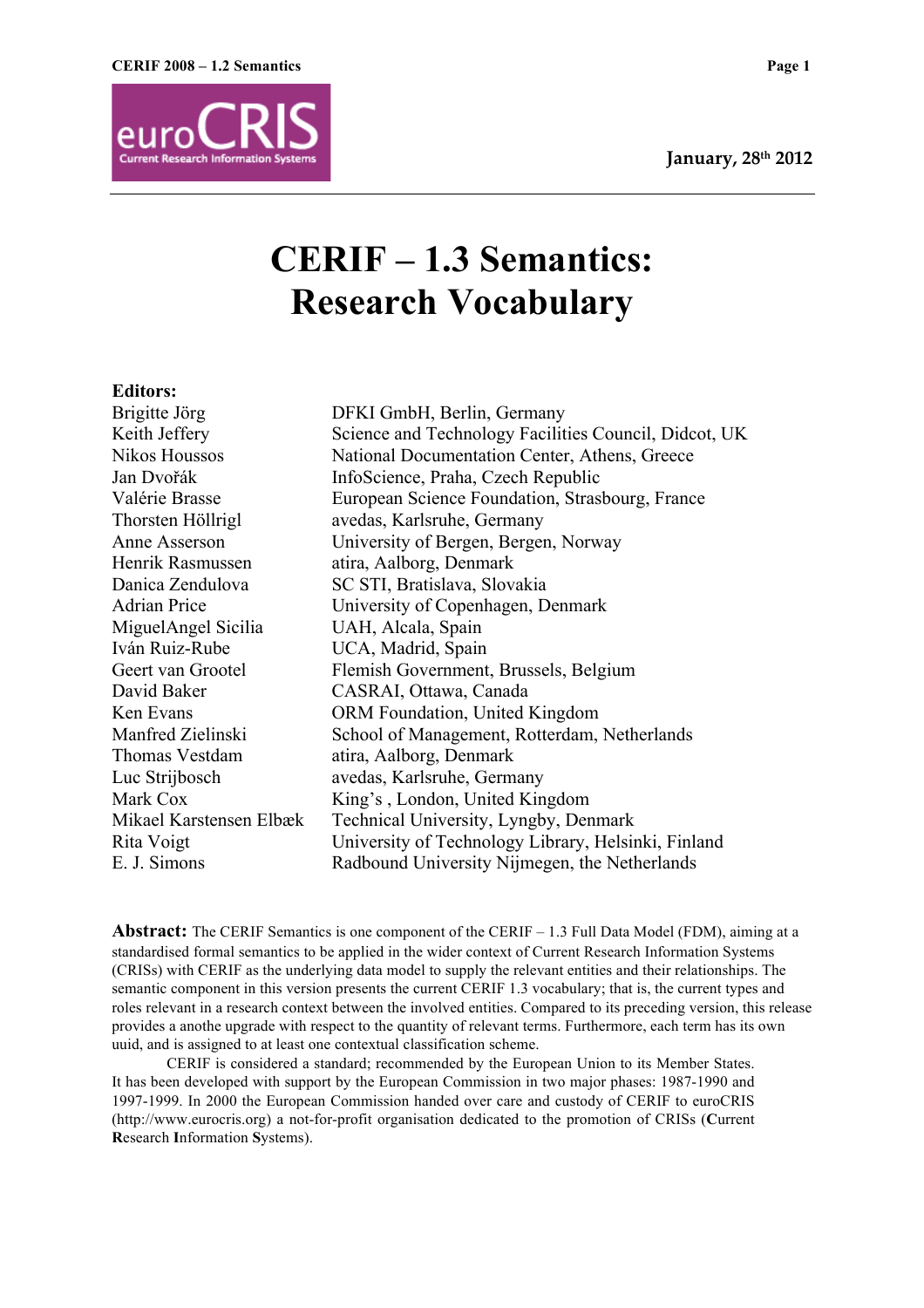CERIF model improvements are based on discussions among euroCRIS CERIF task group members. This document will be updated alongside major model updates.

## **Location**:

CERIF – 1.3 Semantics: Research Vocabulary Specification http://www.eurocris.org/Uploads/Web%20pages/CERIF-1.3/Specifications/CERIF1.3\_Semantics.pdf

CERIF – 1.3 Vocabulary Collection (Excel) http://www.eurocris.org/Uploads/Web%20pages/CERIF-1.3/Semantics/CERIF1.3\_Vocabulary.xls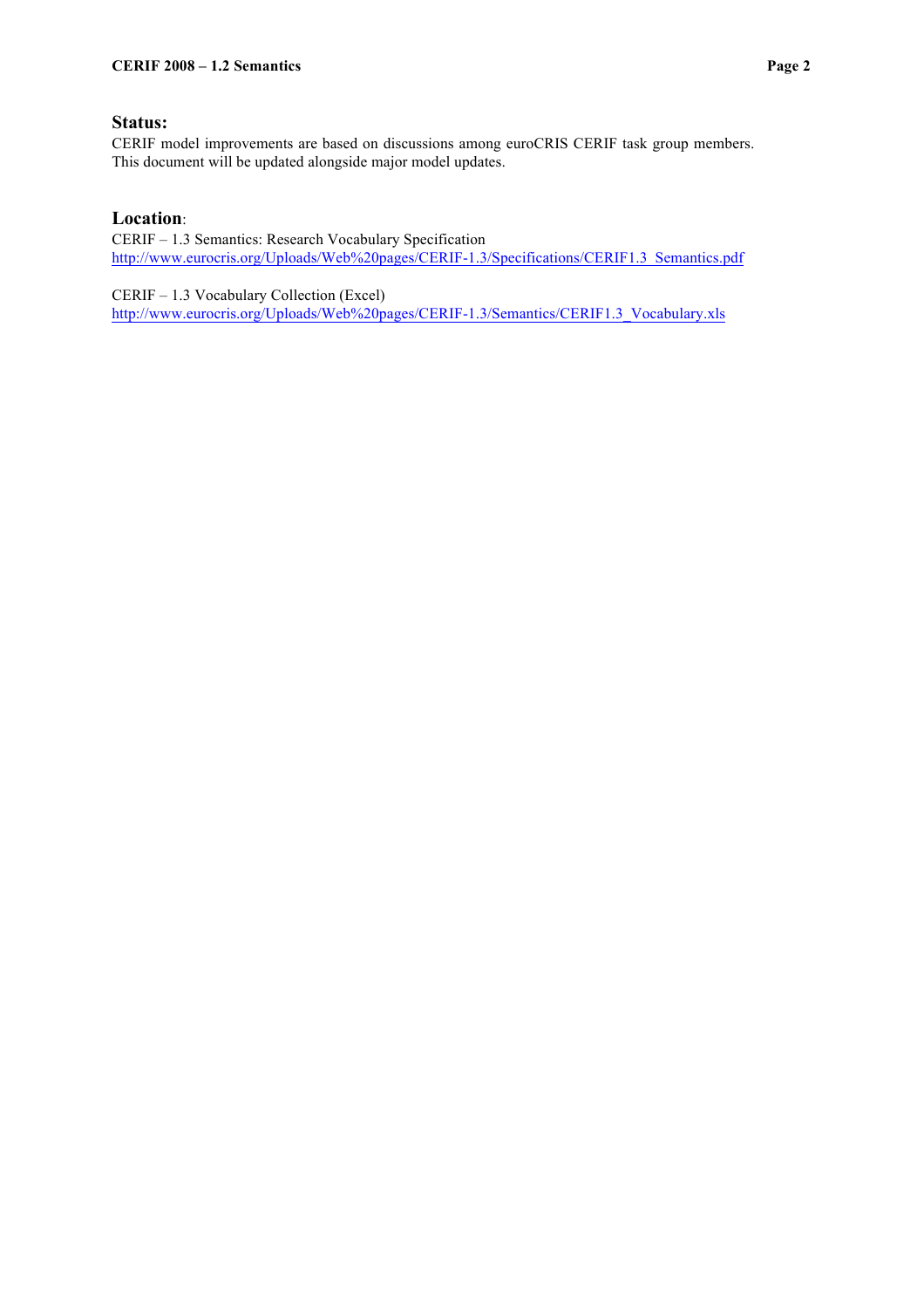## **Table of Contents**

| $1_{\cdot}$ | Introduction            | $\overline{4}$ |
|-------------|-------------------------|----------------|
|             | 2. CERIF 1.3 Components | 5              |
|             | 3. CERIF 1.3 Semantics  | 6              |
|             | 4. Acknowledgements     | 10             |
| 5.          | <b>Next Steps</b>       | 11             |
| 6.          | References              | 11             |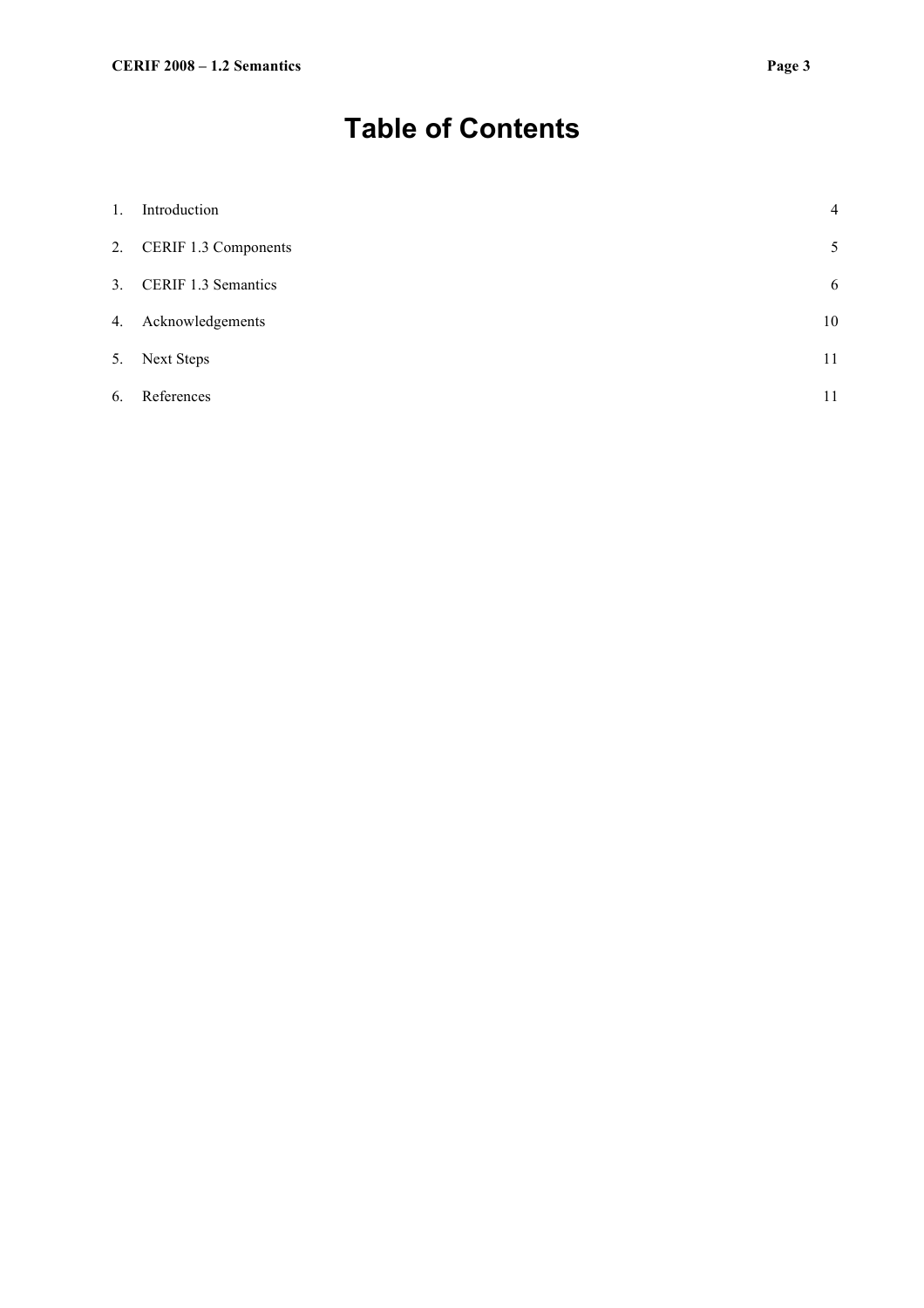## **1. Introduction**

The presented CERIF Semantics of types and roles is another step towards formalising general relationship and type terms for the research domain. The current version has matured from its preceding version CERIF 2008 – 1.2 Semantics in that it provides additional terms, each assigned at least to one classification scheme, where each term and each classification scheme are additionally and uniquely identified through a uuid.

Updates resulted from feedback at Tutorial presentations, Membership Meetings, from discussions on the CERIF TG mailinglist, and substantially, from extensive discussions at physical CERIF TG meetings. More and more, feedback is additionally collected from ongoing projects. With this release, input has been received from Information Scientists, Librarians, Computer Scientists, Researchers, Managers, Practitioners and Engineers have presented and contributed their views summarized with this document. The CERIF Semantics (vocabulary) aims at recommending a formal semantics to be applied in the wider context of the Research domain as such, including the domain of scholarly publications, funding, teaching, etc., with CERIF as the underlying data model to supply the involved entities and their relationships. The CERIF Semantics is one component of the CERIF – 1.3 Full Data Model (FDM).

Alongside this release, an Excel Sheet has been produced, which formalizes and collects all the current terms and their scheme assignments, including definitions, examples and descriptions, as well as role expressions, where available.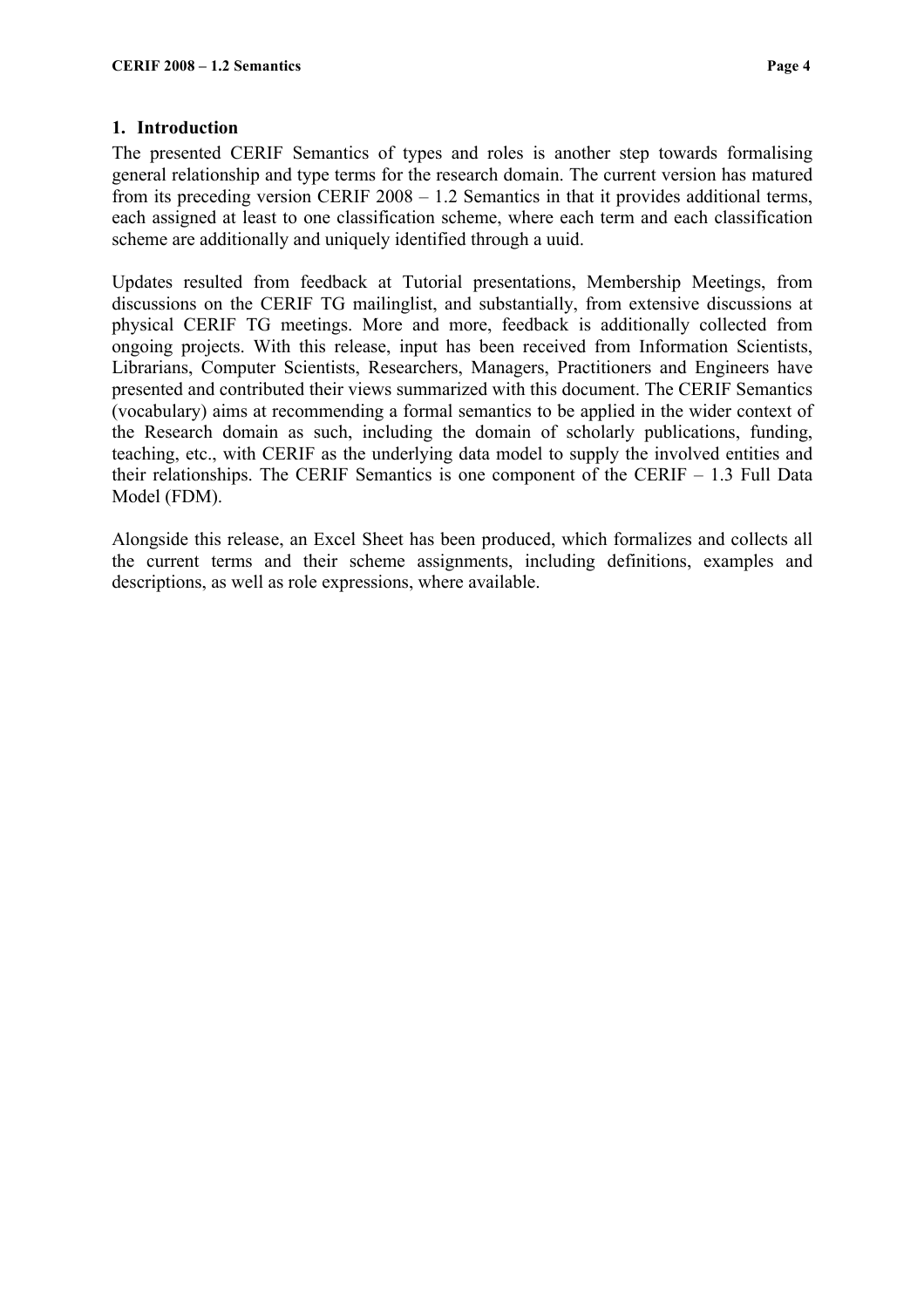## 2. **CERIF 1.3 Components**<sup>1</sup>

The current CERIF 1.3 release comprises the following components:

- CERIF 1.3 FDM: Model Introduction and Specification *separate document available from the website [1]*
- CERIF 1.3 FDM: SQL scripts for most common databases *available for members only*
- CERIF 1.3 XML: Data Exchange Format Specification *separate document available from the website [2] Note: Towards the Next Release*
- CERIF 2008 1.3 XML Examples *available for members only*
- CERIF 1.3 XML Schema Files *CERIF XML validation files available from the website* http://www.eurocris.org/Uploads/Web%20pages/CERIF-1.3/XML-SCHEMAS/
- CERIF 1.3 Semantics: Research Vocabulary *this document*
- CERIF 1.3 Vocabulary *available as Excel file from the website* http://www.eurocris.org/Uploads/Web%20pages/CERIF-1.3/Semantics/CERIF1.3\_Vocabulary.xls *and (embedded) CERIF XML (currently for Members only)*

Additional CERIF–1.3 related files and more documents or background information about CERIF and CRISs are available for downloaded from the euroCRIS website: http://www.eurocris.org/.

<sup>&</sup>lt;sup>1</sup> CERIF–1.3 was modeled with Toad Data Modeler by Quest Software<sup>1</sup>, which allows to draw ERM diagrams, to generate SQL scripts for most common databases (Oracle, Microsoft, IBM, etc.), to reverse engineer from databases, to create screenshots of the model and model parts, and to model at physical and logical level. The resulting CERIF SQL scripts are generated automatically from the physical level.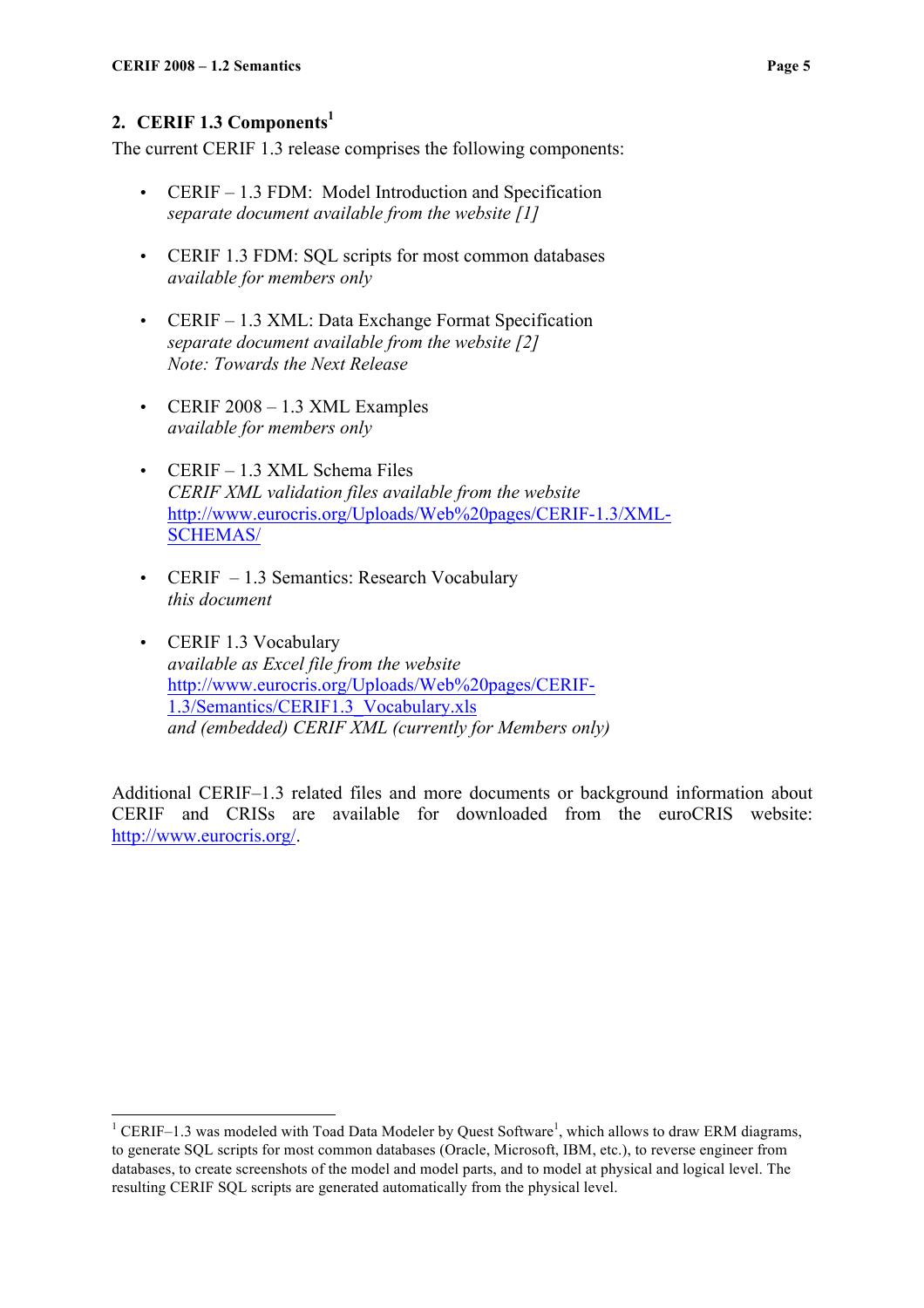#### **3. CERIF 1.3 Semantics**

The CERIF Semantics is maintained within the so called Semantic Layer that has been thoroughly introduced as a concept – enhanced with examples, as part of the CERIF – 1.3 Introduction and Specification document [2]. The CERIF Semantics may be best viewed as a filler; stuffing the CERIF Semantic Layer with contextually relevant terms. The following list of terms is a small extract of the corresponding Excel file, which is available at the euroCRIS website: http://www.eurocris.org/Uploads/Web%20pages/CERIF-1.3/Semantics/CERIF1.3\_Vocabulary.xls

The complete Excel sheet contains additional examples, source information and definitions, descriptions, and assigns each classification term at least to one classification scheme. For a thorough investigation of the Vocabulary, we recommend to have a look at the Excel sheet.

*Extract of the CERIF 1.3 Vocabulary Terms*

| cfClassfication ID                   | <b>cfClassification Term</b>     |
|--------------------------------------|----------------------------------|
| cf7799e0-3477-11e1-b86c-0800200c9a66 | Person                           |
| cf7799e1-3477-11e1-b86c-0800200c9a66 | Project                          |
| cf7799e2-3477-11e1-b86c-0800200c9a66 | Organisation                     |
| cf7799e3-3477-11e1-b86c-0800200c9a66 | Patent                           |
| cf7799e4-3477-11e1-b86c-0800200c9a66 | Product                          |
| cf7799e5-3477-11e1-b86c-0800200c9a66 | Publication                      |
| cf7799e6-3477-11e1-b86c-0800200c9a66 | Funding                          |
| cf7799e7-3477-11e1-b86c-0800200c9a66 | Facility                         |
| cf7799e8-3477-11e1-b86c-0800200c9a66 | Equipment                        |
| cf7799e9-3477-11e1-b86c-0800200c9a66 | Service                          |
| 68aa07f0-34c9-11e1-b86c-0800200c9a66 | Citation                         |
| 68aa07f1-34c9-11e1-b86c-0800200c9a66 | Curriculum Vitae                 |
| 68aa07f2-34c9-11e1-b86c-0800200c9a66 | <b>Electronic Address</b>        |
| 68aa07f3-34c9-11e1-b86c-0800200c9a66 | Post Address                     |
| d41830c0-354b-11e1-b86c-0800200c9a66 | GeographicBouningBox             |
| 68aa07f4-34c9-11e1-b86c-0800200c9a66 | Event                            |
| c0106020-3550-11e1-b86c-0800200c9a66 | Indicator                        |
| c0106021-3550-11e1-b86c-0800200c9a66 | Measurement                      |
| 68aa07f5-34c9-11e1-b86c-0800200c9a66 | Qualification                    |
| 071fb190-3557-11e1-b86c-0800200c9a66 | Prize                            |
| 8f1ab900-3acf-11e1-b86c-0800200c9a66 | Result                           |
| 8f1ab901-3acf-11e1-b86c-0800200c9a66 | Class                            |
| 95f861f0-3acf-11e1-b86c-0800200c9a66 | <b>Classification Scheme</b>     |
| cf7799ea-3477-11e1-b86c-0800200c9a66 | European Research Infrastructure |
| 980965b0-1cd5-11e1-8bc2-0800200c9a66 | Affiliation                      |
| 081e85f0-1cd7-11e1-8bc2-0800200c9a66 | Subaffiliation                   |
| 6125f750-1cd7-11e1-8bc2-0800200c9a66 | Head                             |
| c302c2f0-1cd7-11e1-8bc2-0800200c9a66 | Employee                         |
| cb3e0010-1cd7-11e1-8bc2-0800200c9a66 | Member                           |
| 68971130-1cd8-11e1-8bc2-0800200c9a66 | Director                         |
| 885eeb00-1cf6-11e1-8bc2-0800200c9a66 | Deputy Director                  |
| 57f7a7d0-1cfc-11e1-8bc2-0800200c9a66 | Dean                             |
| 612163a0-1cfc-11e1-8bc2-0800200c9a66 | Principle                        |
| 68cdce40-1cfc-11e1-8bc2-0800200c9a66 | Head of Department               |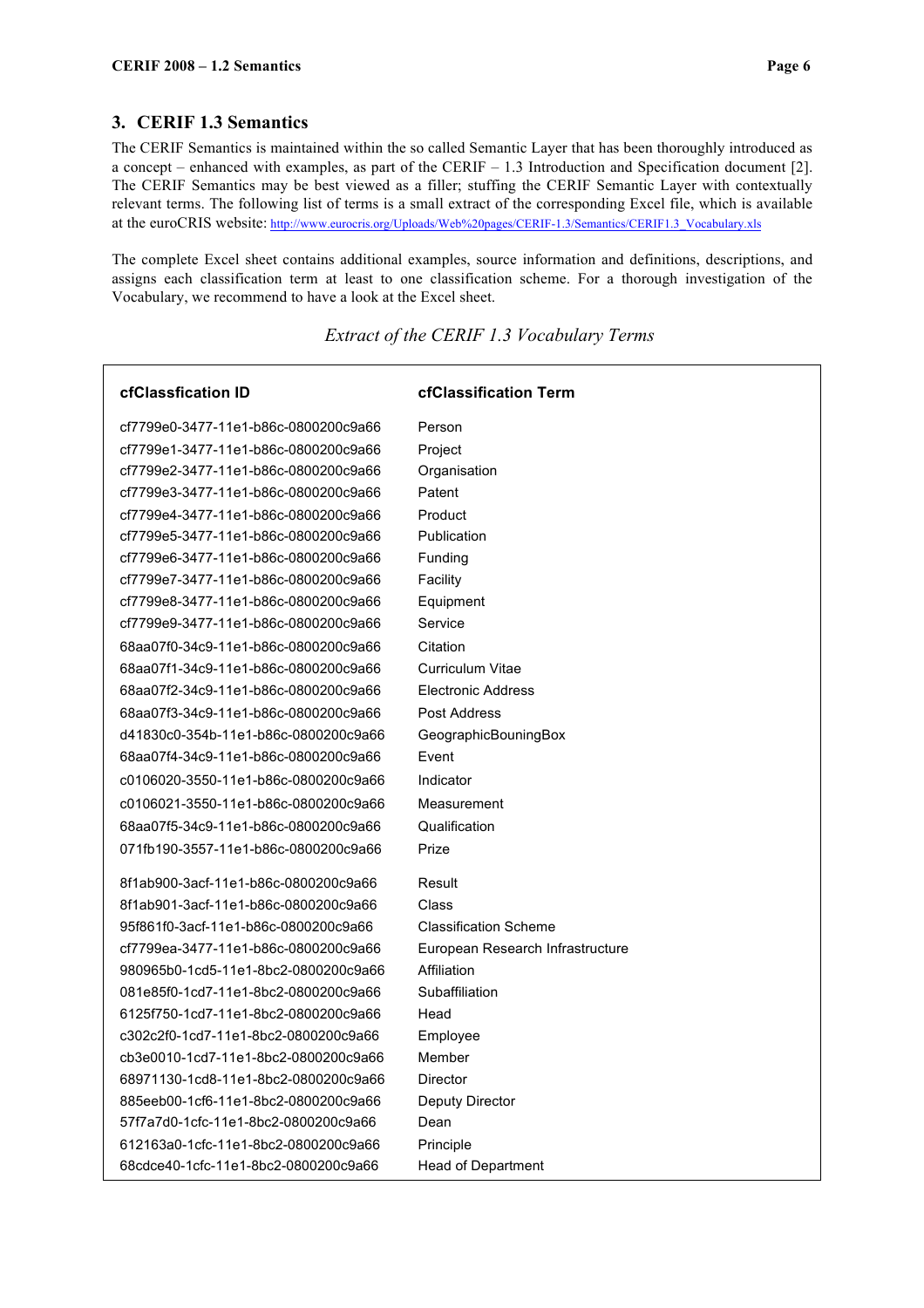7210b760-1cfc-11e1-8bc2-0800200c9a66 Group Leader 79a2e340-1cfc-11e1-8bc2-0800200c9a66 Manager 8418a710-1cfc-11e1-8bc2-0800200c9a66 Spokesperson 8cfad290-1cfc-11e1-8bc2-0800200c9a66 Associate 94d55210-1cfc-11e1-8bc2-0800200c9a66 Fellow 9ef1ab40-1cfc-11e1-8bc2-0800200c9a66 Reviewer abf21190-1cfc-11e1-8bc2-0800200c9a66 Contractor b272a660-1cfc-11e1-8bc2-0800200c9a66 Subcontractor 057a7d50-1cfe-11e1-8bc2-0800200c9a66 Engineer b9bd41f0-1cfc-11e1-8bc2-0800200c9a66 Administrator 8adcdf20-1cfd-11e1-8bc2-0800200c9a66 Technician c6e02460-1cfc-11e1-8bc2-0800200c9a66 Secretary ebd55ab0-1cfc-11e1-8bc2-0800200c9a66 Researcher f401a3b0-1cfc-11e1-8bc2-0800200c9a66 Junior Researcher faf322c0-1cfc-11e1-8bc2-0800200c9a66 Senior Researcher 04c3f400-1cfd-11e1-8bc2-0800200c9a66 Consultant 0bb17b70-1cfd-11e1-8bc2-0800200c9a66 Junior Consultant 13633d40-1cfd-11e1-8bc2-0800200c9a66 Senior Consultant 1a3c5250-1cfd-11e1-8bc2-0800200c9a66 Lecturer 23b16f00-1cfd-11e1-8bc2-0800200c9a66 Junior Lecturer 2b20d0a0-1cfd-11e1-8bc2-0800200c9a66 Senior Lecturer 33661fe0-1cfd-11e1-8bc2-0800200c9a66 Guest Lecturer 3bb53320-1cfd-11e1-8bc2-0800200c9a66 Professor 45aec210-1cfd-11e1-8bc2-0800200c9a66 Assistant Professor 4dfbb270-1cfd-11e1-8bc2-0800200c9a66 Honorary Professor 55ddd310-1cfd-11e1-8bc2-0800200c9a66 Visiting Professor 5d1534c0-1cfd-11e1-8bc2-0800200c9a66 Doctor (med) 64af4fe0-1cfd-11e1-8bc2-0800200c9a66 Research Fellow 6c68b2d0-1cfd-11e1-8bc2-0800200c9a66 Postdoc 727f6240-1cfd-11e1-8bc2-0800200c9a66 PhD Student 7a510820-1cfd-11e1-8bc2-0800200c9a66 Research Assistant 80cae630-1cfd-11e1-8bc2-0800200c9a66 Reader 91784ef0-1cfd-11e1-8bc2-0800200c9a66 Teaching Fellow 99c34380-1cfd-11e1-8bc2-0800200c9a66 Teaching Assistant a3bf6a80-1cfd-11e1-8bc2-0800200c9a66 Casual a9fc3f90-1cfd-11e1-8bc2-0800200c9a66 Expert 9931ac43-3864-11e1-b86c-0800200c9a66 Function b0e11470-1cfd-11e1-8bc2-0800200c9a66 Principal Investigator bc34dc30-1cfd-11e1-8bc2-0800200c9a66 Co-Investigator c31d3380-1cfd-11e1-8bc2-0800200c9a66 Coordinator ddc3dd10-1cfd-11e1-8bc2-0800200c9a66 Participant e4d7b130-1cfd-11e1-8bc2-0800200c9a66 Contributor 254cb300-1cfe-11e1-8bc2-0800200c9a66 Project Officer 2af3d7c0-1cfe-11e1-8bc2-0800200c9a66 Contact 33551370-1cfe-11e1-8bc2-0800200c9a66 Applicant 49815870-1cfe-11e1-8bc2-0800200c9a66 Author 505eb340-1cfe-11e1-8bc2-0800200c9a66 Author (numbered) 5a4c3440-1cfe-11e1-8bc2-0800200c9a66 Author (percentage) 60f2a090-1cfe-11e1-8bc2-0800200c9a66 Creator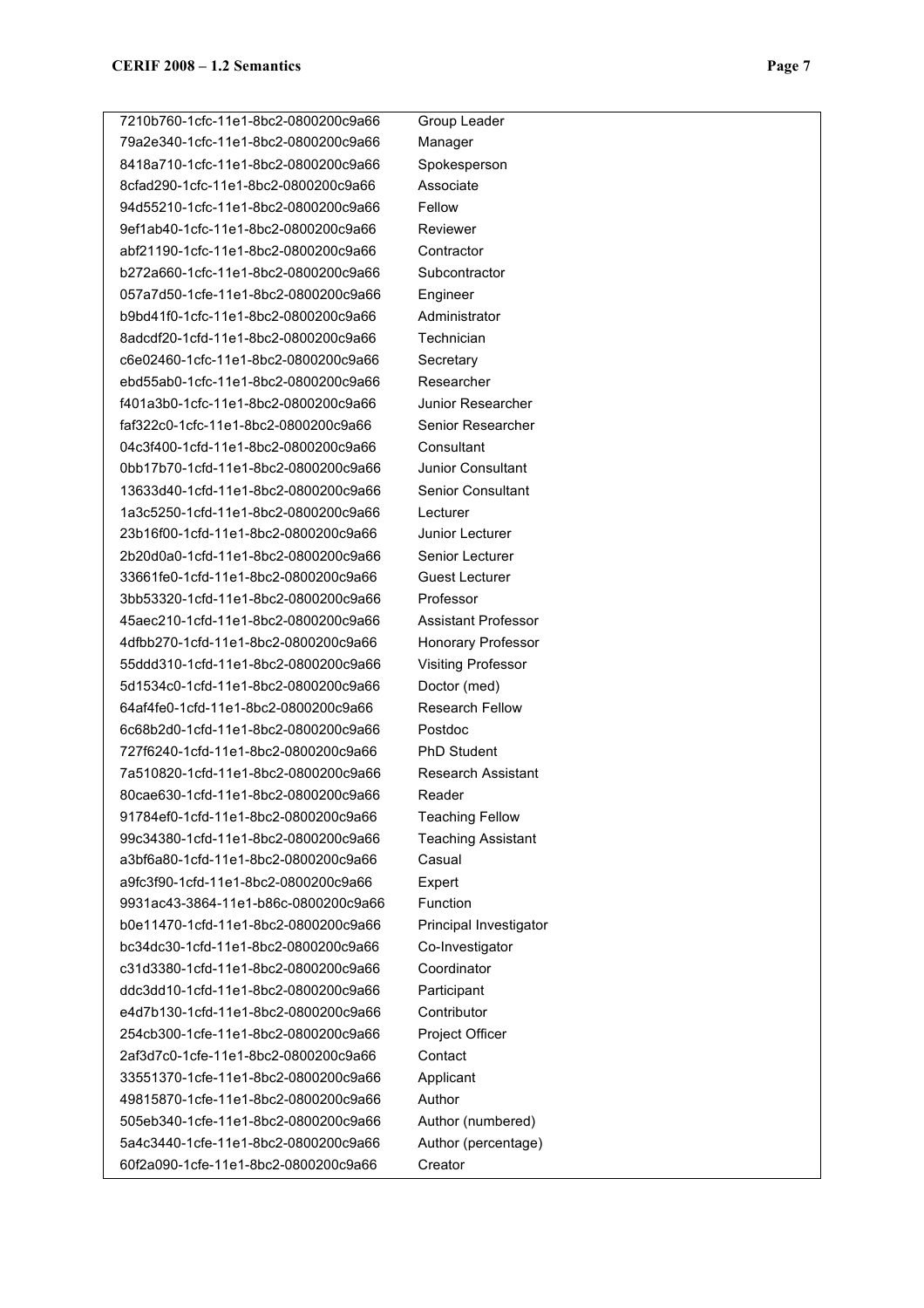708b3df0-1cfe-11e1-8bc2-0800200c9a66 Editor 7ef398b1-1cfe-11e1-8bc2-0800200c9a66 Translator 7ef398b2-1cfe-11e1-8bc2-0800200c9a66 Publisher 7ef398b3-1cfe-11e1-8bc2-0800200c9a66 Commissioner 7ef398b4-1cfe-11e1-8bc2-0800200c9a66 Group Authors 6b2b7d22-3491-11e1-b86c-0800200c9a66 Mentor 6b2b7d23-3491-11e1-b86c-0800200c9a66 Supervisor 95f861f1-3acf-11e1-b86c-0800200c9a66 Previous Name af6468a0-3acf-11e1-b86c-0800200c9a66 Spelling Variant af648fb0-3acf-11e1-b86c-0800200c9a66 Artistic Name eda28bc1-34c5-11e1-b86c-0800200c9a66 Funder eda28bc2-34c5-11e1-b86c-0800200c9a66 Part eda28bc3-34c5-11e1-b86c-0800200c9a66 Relation eda28bc4-34c5-11e1-b86c-0800200c9a66 Acquisition eda28bc5-34c5-11e1-b86c-0800200c9a66 Takeover eda28bc6-34c5-11e1-b86c-0800200c9a66 Supporter eda28bc7-34c5-11e1-b86c-0800200c9a66 Stakeholder eda28bc8-34c5-11e1-b86c-0800200c9a66 Merger eda28bc9-34c5-11e1-b86c-0800200c9a66 Derivation eda28bca-34c5-11e1-b86c-0800200c9a66 Built on eda28bcb-34c5-11e1-b86c-0800200c9a66 Successor eda28bcc-34c5-11e1-b86c-0800200c9a66 Predecessor eda2b2d0-34c5-11e1-b86c-0800200c9a66 Spin-Off eda2b2d2-34c5-11e1-b86c-0800200c9a66 IPR Claim eda2b2d3-34c5-11e1-b86c-0800200c9a66 Curator eda2b2d4-34c5-11e1-b86c-0800200c9a66 Author Institution eda2b2d5-34c5-11e1-b86c-0800200c9a66 Publisher Institution eda2b2d6-34c5-11e1-b86c-0800200c9a66 Reviewer Institution eda2b2d7-34c5-11e1-b86c-0800200c9a66 External Organisation eda2b2d8-34c5-11e1-b86c-0800200c9a66 Cooperation eda2b2d9-34c5-11e1-b86c-0800200c9a66 Originator eda2b2dd-34c5-11e1-b86c-0800200c9a66 Document eda2b2de-34c5-11e1-b86c-0800200c9a66 Equipment Access Policy Document eda2b2df-34c5-11e1-b86c-0800200c9a66 Equipment Usage Document eda2b2e0-34c5-11e1-b86c-0800200c9a66 Pending eda2b2e1-34c5-11e1-b86c-0800200c9a66 Awarded eda2b2e2-34c5-11e1-b86c-0800200c9a66 Refused eda2b2e3-34c5-11e1-b86c-0800200c9a66 Issuer eda2b2e4-34c5-11e1-b86c-0800200c9a66 Responsible eda2b2e5-34c5-11e1-b86c-0800200c9a66 Financier eda2b2e6-34c5-11e1-b86c-0800200c9a66 Cost Center eda2b2e7-34c5-11e1-b86c-0800200c9a66 Funding Programme eda2b2e8-34c5-11e1-b86c-0800200c9a66 Call eda2b2e9-34c5-11e1-b86c-0800200c9a66 Tender eda2b2ea-34c5-11e1-b86c-0800200c9a66 Gift f53c0b50-3aff-11e1-b86c-0800200c9a66 Specific Targeted Research Projects f53c0b51-3aff-11e1-b86c-0800200c9a66 Integrated Project f53c0b52-3aff-11e1-b86c-0800200c9a66 Network of Excellence f53c0b53-3aff-11e1-b86c-0800200c9a66 Specific Support Action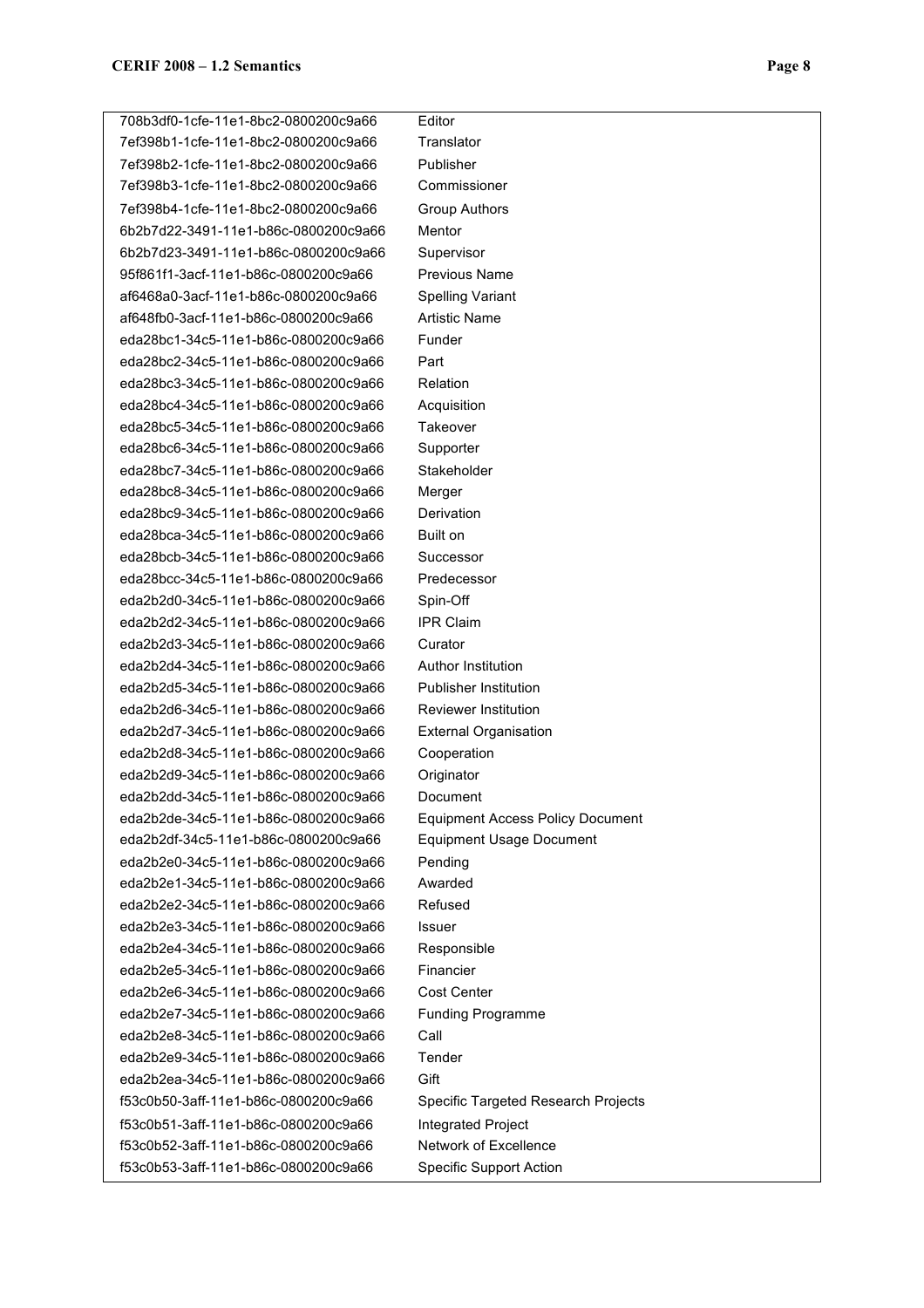eda2b2eb-34c5-11e1-b86c-0800200c9a66 Discipline Codes eda2b2ec-34c5-11e1-b86c-0800200c9a66 Application Codes eda2b2ed-34c5-11e1-b86c-0800200c9a66 Academic Institute eda2b2ee-34c5-11e1-b86c-0800200c9a66 University eda2b2ef-34c5-11e1-b86c-0800200c9a66 University College eda2b2f0-34c5-11e1-b86c-0800200c9a66 Research Institute eda2b2f1-34c5-11e1-b86c-0800200c9a66 Strategic Research Insitute eda2b2f2-34c5-11e1-b86c-0800200c9a66 Company eda2b2f3-34c5-11e1-b86c-0800200c9a66 SME eda2b2f4-34c5-11e1-b86c-0800200c9a66 Government eda2b2f5-34c5-11e1-b86c-0800200c9a66 Higher Education eda2b2f6-34c5-11e1-b86c-0800200c9a66 Private non-profit eda2b2f7-34c5-11e1-b86c-0800200c9a66 Book eda2b2f8-34c5-11e1-b86c-0800200c9a66 Book Review eda2b2f9-34c5-11e1-b86c-0800200c9a66 Book Chapter Abstract eda2d9e0-34c5-11e1-b86c-0800200c9a66 Book Chapter Review eda2d9e1-34c5-11e1-b86c-0800200c9a66 Inbook eda2d9e2-34c5-11e1-b86c-0800200c9a66 Anthology eda2d9e3-34c5-11e1-b86c-0800200c9a66 Monograph eda2d9e4-34c5-11e1-b86c-0800200c9a66 Referencebook eda2d9e5-34c5-11e1-b86c-0800200c9a66 Textbook eda2d9e6-34c5-11e1-b86c-0800200c9a66 Encyclopedia eda2d9e7-34c5-11e1-b86c-0800200c9a66 Manual eda2d9e8-34c5-11e1-b86c-0800200c9a66 Otherbook eda2d9e9-34c5-11e1-b86c-0800200c9a66 Journal eda2d9ea-34c5-11e1-b86c-0800200c9a66 Journal Article eda2d9eb-34c5-11e1-b86c-0800200c9a66 Journal Article Abstract eda2d9ec-34c5-11e1-b86c-0800200c9a66 Journal Article Review eda2d9ed-34c5-11e1-b86c-0800200c9a66 Conference Proceedings eda2d9ee-34c5-11e1-b86c-0800200c9a66 Conference Proceedings Article eda2d9ef-34c5-11e1-b86c-0800200c9a66 Letter eda2d9f0-34c5-11e1-b86c-0800200c9a66 Letter to Editor eda2d9f1-34c5-11e1-b86c-0800200c9a66 PhD Thesis eda2d9f2-34c5-11e1-b86c-0800200c9a66 Doctoral Thesis eda2d9f3-34c5-11e1-b86c-0800200c9a66 Report eda2d9f4-34c5-11e1-b86c-0800200c9a66 Short Communication eda2d9f5-34c5-11e1-b86c-0800200c9a66 Poster eda2d9f6-34c5-11e1-b86c-0800200c9a66 Presentation eda2d9f7-34c5-11e1-b86c-0800200c9a66 Newsclipping eda2d9f8-34c5-11e1-b86c-0800200c9a66 Commentary 9931ac40-3864-11e1-b86c-0800200c9a66 Annotation 9931ac41-3864-11e1-b86c-0800200c9a66 Fax 9931ac42-3864-11e1-b86c-0800200c9a66 Email 9931ac44-3864-11e1-b86c-0800200c9a66 Phone 9931ac45-3864-11e1-b86c-0800200c9a66 Public Access 9931ac46-3864-11e1-b86c-0800200c9a66 Corporate Access 9931ac47-3864-11e1-b86c-0800200c9a66 Logo eda2d9fa-34c5-11e1-b86c-0800200c9a66 Distributed eda2d9fb-34c5-11e1-b86c-0800200c9a66 Network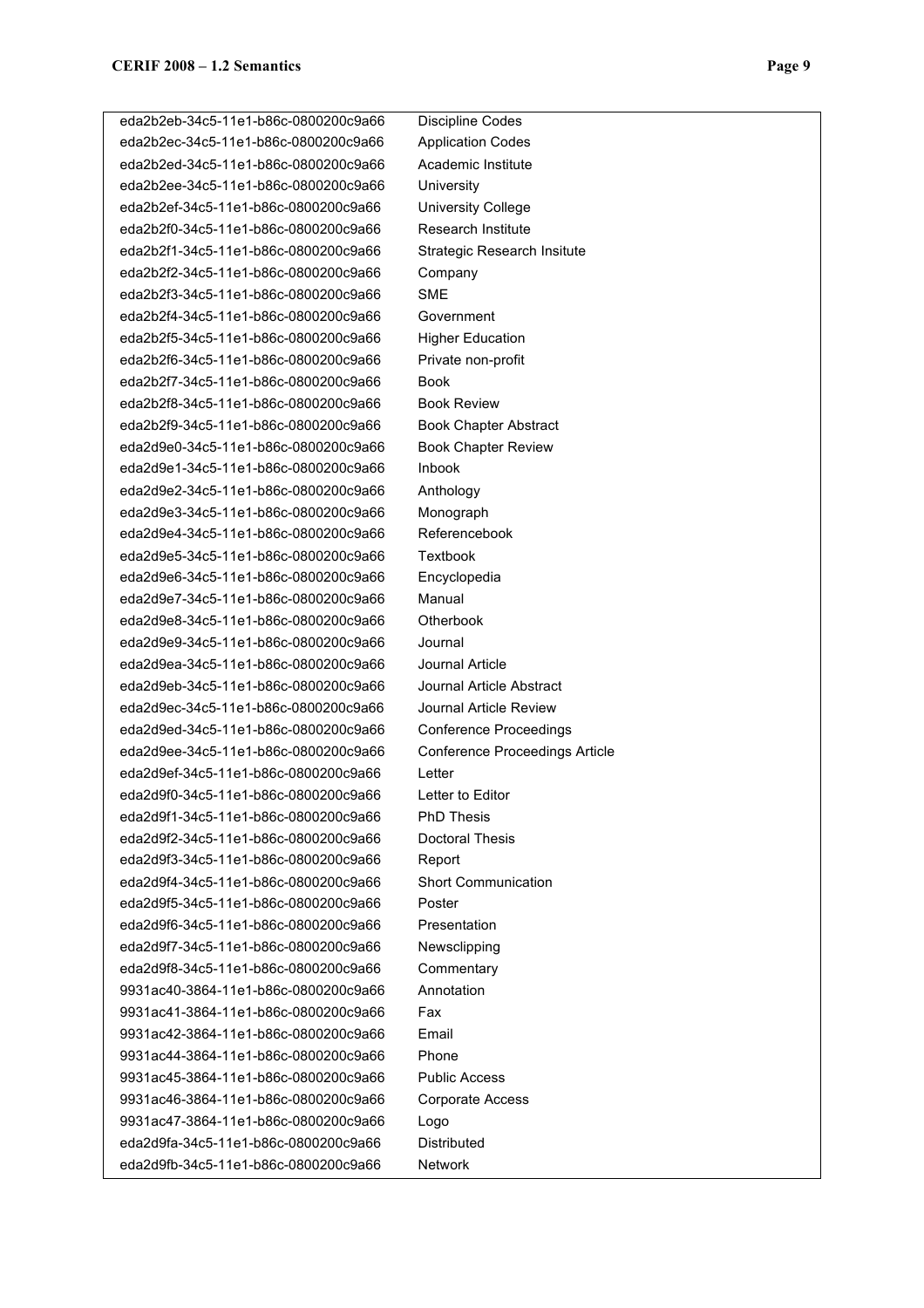| eda2d9fc-34c5-11e1-b86c-0800200c9a66 | Virtual                   |
|--------------------------------------|---------------------------|
| eda2d9fd-34c5-11e1-b86c-0800200c9a66 | Cluster                   |
| eda2d9fe-34c5-11e1-b86c-0800200c9a66 | Single location           |
| eda2d9ff-34c5-11e1-b86c-0800200c9a66 | Owner                     |
| eda2da00-34c5-11e1-b86c-0800200c9a66 | Host                      |
| eda2da01-34c5-11e1-b86c-0800200c9a66 | User                      |
| eda2da02-34c5-11e1-b86c-0800200c9a66 | Staff                     |
| eda2da03-34c5-11e1-b86c-0800200c9a66 | Construction              |
| 69ce2c31-3864-11e1-b86c-0800200c9a66 | Deposition                |
| eda2da04-34c5-11e1-b86c-0800200c9a66 | Development               |
| eda2da05-34c5-11e1-b86c-0800200c9a66 | <b>Under Construction</b> |
| eda2da06-34c5-11e1-b86c-0800200c9a66 | Being Upgraded            |
| eda2da07-34c5-11e1-b86c-0800200c9a66 | In Operation              |
| eda2da08-34c5-11e1-b86c-0800200c9a66 | Provision                 |
| eda2da09-34c5-11e1-b86c-0800200c9a66 | <b>Construction Costs</b> |
| eda2da0a-34c5-11e1-b86c-0800200c9a66 | Design Costs              |
| c2a2b570-3acf-11e1-b86c-0800200c9a66 | <b>Operating Costs</b>    |
|                                      |                           |

## **4. Acknowledgements**

The CERIF taskgroup wishes to thank all actively involved contributors. Within the current update, we want to especially thank and refer to the JISC-funded MICE and CERIFy projects, and other UK JISC-funded projects, as well as the EU-funded MERIL project, for highly valuable discussions and input that materialized in the current CERIF 1.3 data model and thus, vocabulary.